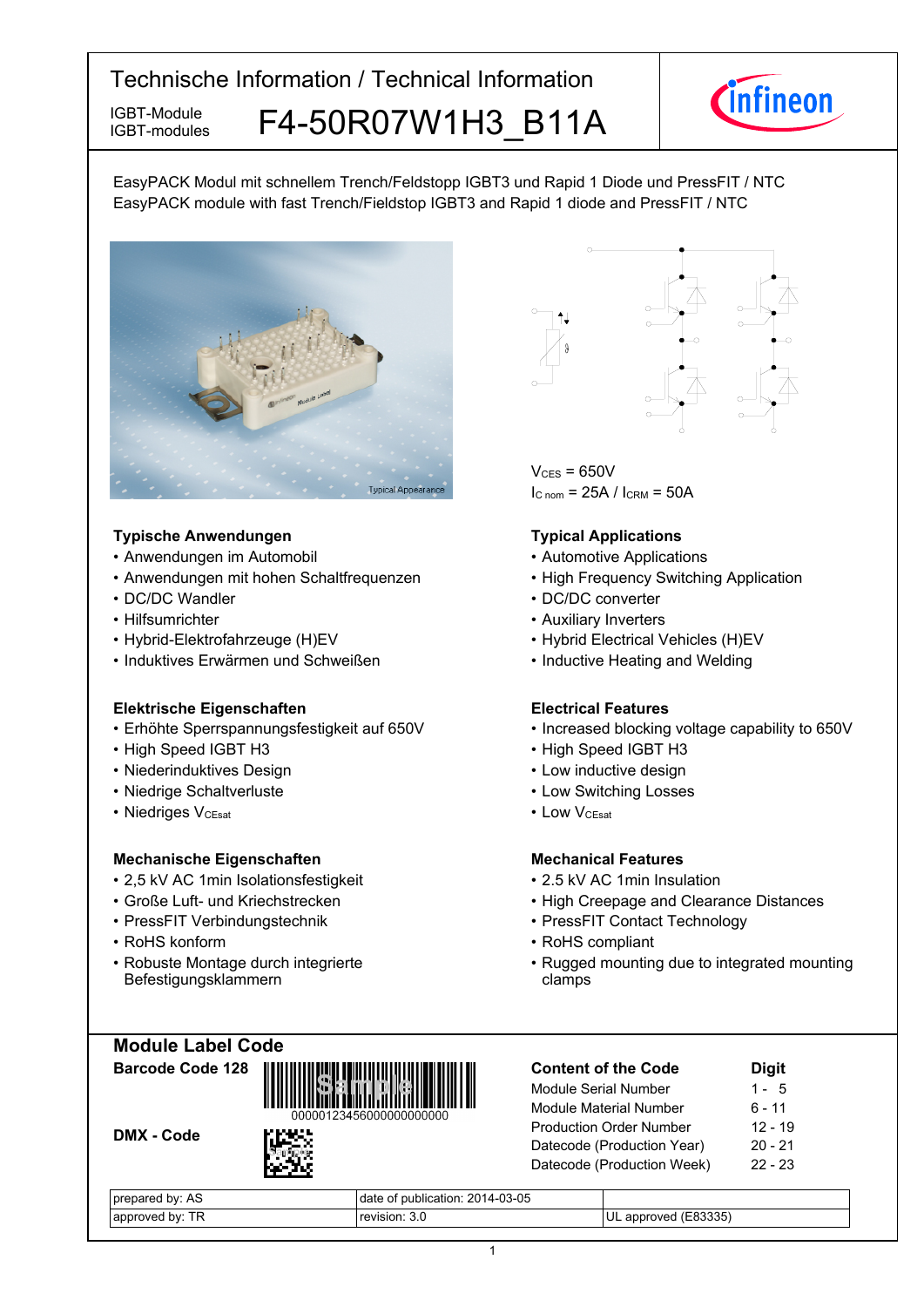IGBT-modules

IGBT-Module F4-50R07W1H3\_B11A



#### **IGBT, Wechselrichter / IGBT, Inverter Höchstzulässige-Werte-/-Maximum-Rated-Values**

| Kollektor-Emitter-Sperrspannung<br>Collector-emitter voltage                    | $T_{\rm vj}$ = 25°C                                                                                                                                                                           |                                                                                | $V_{CES}$                                      |      | 650                     |      | V              |
|---------------------------------------------------------------------------------|-----------------------------------------------------------------------------------------------------------------------------------------------------------------------------------------------|--------------------------------------------------------------------------------|------------------------------------------------|------|-------------------------|------|----------------|
| Implementierter Kollektor-Strom<br>Implemented collector current                |                                                                                                                                                                                               |                                                                                | <b>I</b> <sub>CN</sub>                         |      | 50                      |      | A              |
| Kollektor-Dauergleichstrom<br>Continuous DC collector current                   | $T_c = 130^{\circ}$ C, $T_{vj max} = 175^{\circ}$ C<br>$T_c = 25^{\circ}C$ , $T_{v1 \text{ max}} = 175^{\circ}C$                                                                              |                                                                                | $l_{C \text{ nom}}$<br>$\mathsf{I}_\mathsf{C}$ |      | 25<br>55                |      | A<br>A         |
| Periodischer Kollektor-Spitzenstrom<br>Repetitive peak collector current        | te = 1 ms                                                                                                                                                                                     |                                                                                | <b>I</b> CRM                                   |      | 100                     |      | A              |
| Gesamt-Verlustleistung<br>Total power dissipation                               | $T_c = 25^{\circ}C$ , $T_{\text{vi max}} = 175^{\circ}C$                                                                                                                                      |                                                                                | $P_{\text{tot}}$                               |      | 200                     |      | W              |
| Gate-Emitter-Spitzenspannung<br>Gate-emitter peak voltage                       |                                                                                                                                                                                               |                                                                                | <b>V<sub>GES</sub></b>                         |      | $+/-20$                 |      | V              |
| <b>Charakteristische Werte / Characteristic Values</b>                          |                                                                                                                                                                                               |                                                                                |                                                | min. | typ.                    | max. |                |
| Kollektor-Emitter-Sättigungsspannung<br>Collector-emitter saturation voltage    | $I_C$ = 25 A, $V_{GE}$ = 15 V<br>$I_C = 25 A$ , $V_{GE} = 15 V$<br>$I_c = 25 A$ , $V_{GE} = 15 V$                                                                                             | $T_{\rm vj}$ = 25°C<br>$T_{vi}$ = 125°C<br>$T_{\text{vj}}$ = 150 $^{\circ}$ C  | V <sub>CE</sub> sat                            |      | 1,50<br>1,55<br>1,60    | 1,85 | V<br>V<br>V    |
| Gate-Schwellenspannung<br>Gate threshold voltage                                | $I_c = 0,80$ mA, $V_{CE} = V_{GE}$ , $T_{vi} = 25^{\circ}$ C                                                                                                                                  |                                                                                | V <sub>GEth</sub>                              | 4,9  | 5,8                     | 6,5  | V              |
| Gateladung<br>Gate charge                                                       | $V_{GF}$ = -15 V  +15 V                                                                                                                                                                       |                                                                                | $Q_{G}$                                        |      | 0,50                    |      | μC             |
| Interner Gatewiderstand<br>Internal gate resistor                               | $T_{vi}$ = 25 $^{\circ}$ C                                                                                                                                                                    |                                                                                | $R_{\text{Gint}}$                              |      | 0,0                     |      | Ω              |
| Eingangskapazität<br>Input capacitance                                          | $f = 1$ MHz, $T_{vi} = 25^{\circ}$ C, $V_{CE} = 25$ V, $V_{GE} = 0$ V                                                                                                                         |                                                                                | $C_{\text{ies}}$                               |      | 3,25                    |      | nF             |
| Rückwirkungskapazität<br>Reverse transfer capacitance                           | f = 1 MHz, $T_{vi}$ = 25°C, $V_{CE}$ = 25 V, $V_{GE}$ = 0 V                                                                                                                                   |                                                                                | $C_{res}$                                      |      | 0.09                    |      | nF             |
| Kollektor-Emitter-Reststrom<br>Collector-emitter cut-off current                | $V_{CE}$ = 650 V, V <sub>GE</sub> = 0 V, T <sub>vi</sub> = 25 <sup>°</sup> C                                                                                                                  |                                                                                | $I_{\text{CES}}$                               |      |                         | 0.05 | mA             |
| Gate-Emitter-Reststrom<br>Gate-emitter leakage current                          | $V_{CE} = 0 V$ , $V_{GE} = 20 V$ , $T_{vi} = 25^{\circ}C$                                                                                                                                     |                                                                                | <b>I</b> GES                                   |      |                         | 400  | nA             |
| Einschaltverzögerungszeit, induktive Last<br>Turn-on delay time, inductive load | $I_C$ = 25 A, $V_{CE}$ = 300 V<br>$V_{GF}$ = ±15 V<br>$R_{\text{Gon}} = 6.8 \Omega$                                                                                                           | $T_{vi}$ = 25°C<br>$T_{vi}$ = 125°C<br>$T_{vi} = 150^{\circ}$ C                | $t_{d \text{ on}}$                             |      | 0,02<br>0,02<br>0,02    |      | μs<br>μs<br>μs |
| Anstiegszeit, induktive Last<br>Rise time, inductive load                       | $I_C$ = 25 A, $V_{CE}$ = 300 V<br>$V_{GF}$ = ±15 V<br>$R_{\text{Gon}} = 6.8 \Omega$                                                                                                           | $T_{vi}$ = 25 $^{\circ}$ C<br>$T_{vi}$ = 125°C<br>$T_{\text{vj}}$ = 150°C      | $t_{r}$                                        |      | 0,01<br>0,011<br>0,012  |      | μs<br>μs<br>μs |
| Abschaltverzögerungszeit, induktive Last<br>Turn-off delay time, inductive load | $I_C = 25 A$ , $V_{CE} = 300 V$<br>$V_{GE} = \pm 15 V$<br>$R_{Goff}$ = 6,8 $\Omega$                                                                                                           | $T_{vi}$ = 25 $^{\circ}$ C<br>$T_{vi}$ = 125°C<br>$T_{\text{vj}}$ = 150°C      | $t_{\text{d off}}$                             |      | 0, 15<br>0,18<br>0,19   |      | μs<br>μs<br>μs |
| Fallzeit, induktive Last<br>Fall time, inductive load                           | $I_C = 25 A$ , $V_{CE} = 300 V$<br>$V_{GE}$ = $\pm 15$ V<br>$R_{Goff}$ = 6,8 $\Omega$                                                                                                         | $T_{\rm vj}$ = 25°C<br>$T_{\text{vj}}$ = 125°C<br>$T_{\rm vj} = 150^{\circ}$ C | t                                              |      | 0.007<br>0,011<br>0,013 |      | μs<br>μs<br>μs |
| Einschaltverlustenergie pro Puls<br>Turn-on energy loss per pulse               | $I_C$ = 25 A, $V_{CE}$ = 300 V, L <sub>S</sub> = 25 nH<br>$V_{GE}$ = ±15 V, di/dt = 2300 A/µs (T <sub>vj</sub> = 150°C) T <sub>vj</sub> = 125°C<br>$\mathsf{R}_{\mathsf{Gon}}$ = 6,8 $\Omega$ | $T_{vi}$ = 25°C<br>$T_{vi}$ = 150 $^{\circ}$ C                                 | $E_{on}$                                       |      | 0,21<br>0,32<br>0,35    |      | mJ<br>mJ<br>mJ |
| Abschaltverlustenergie pro Puls<br>Turn-off energy loss per pulse               | $I_c$ = 25 A, $V_{CE}$ = 300 V, L <sub>s</sub> = 25 nH<br>$V_{GE}$ = ±15 V, du/dt = 4800 V/µs (T <sub>vj</sub> = 150°C)T <sub>vj</sub> = 125°C<br>$R_{Goff}$ = 6,8 $\Omega$                   | $T_{vi}$ = 25°C<br>$T_{\rm vi}$ = 150 $^{\circ}$ C                             | $E_{\text{off}}$                               |      | 0,22<br>0,35<br>0,38    |      | mJ<br>mJ<br>mJ |
| Kurzschlußverhalten<br>SC data                                                  | $V_{GE}$ $\leq$ 15 V. V <sub>CC</sub> = 360 V<br>Vcemax = Vces -Lsce ·di/dt                                                                                                                   | $t_P \leq 4$ µs, $T_{vi} = 150^{\circ}$ C                                      | $I_{SC}$                                       |      | 280                     |      | A              |
| Wärmewiderstand, Chip bis Gehäuse<br>Thermal resistance, junction to case       | pro IGBT / per IGBT                                                                                                                                                                           |                                                                                | $R_{thJC}$                                     |      | 0,60                    | 0.75 | K/W            |

| prepared by: AS | date of publication: 2014-03-05 |
|-----------------|---------------------------------|
| approved by: TR | revision: 3.0 l                 |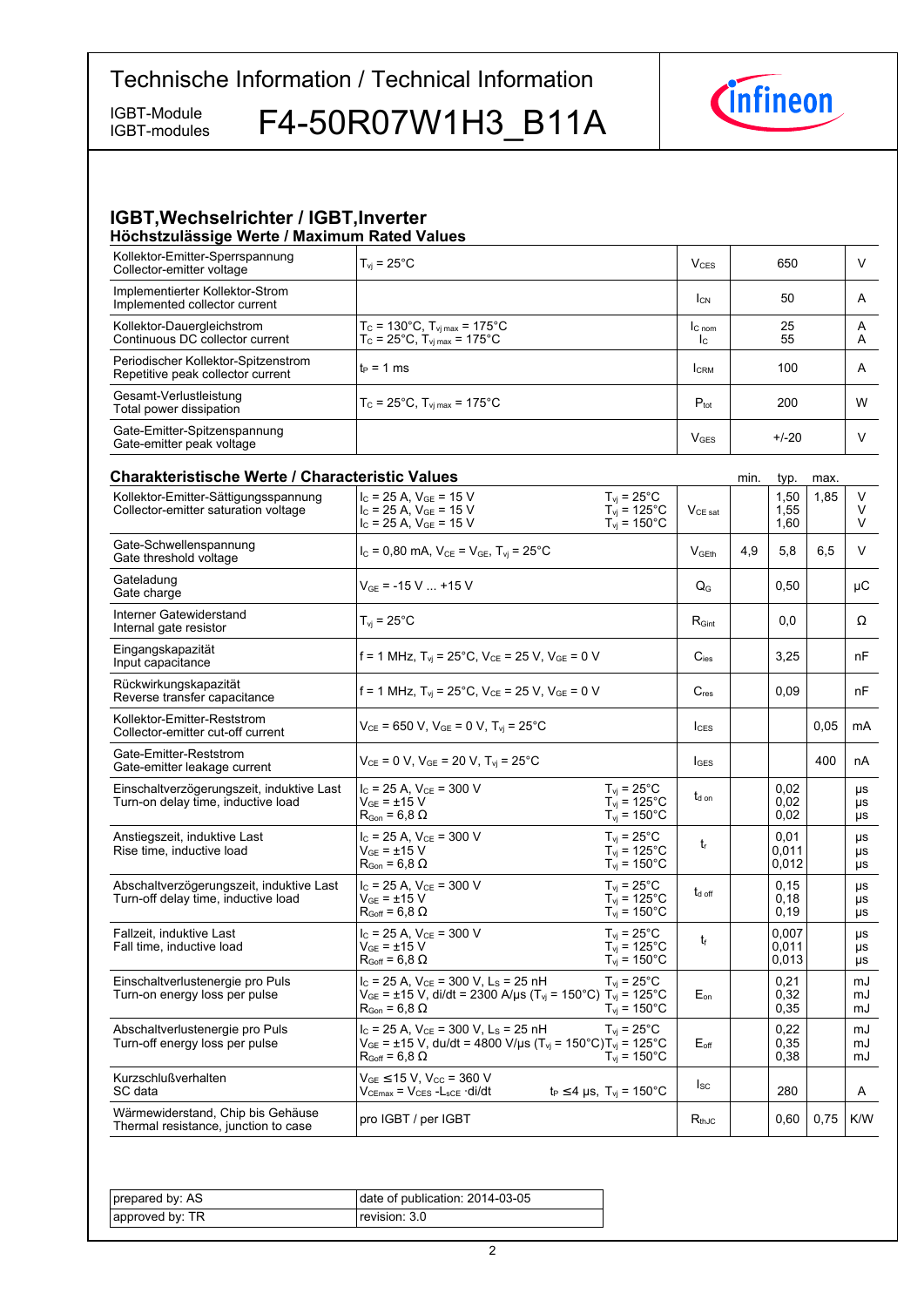IGBT-modules

IGBT-Module F4-50R07W1H3\_B11A



| Wärmewiderstand, Gehäuse bis Kühlkörper   pro IGBT / per IGBT<br>Thermal resistance, case to heatsink | $\lambda_{\text{Paste}} = 1 \text{ W/(m·K)}$ /<br>$\lambda_{\text{grease}} = 1 \text{ W/(m·K)}$                                                 |                                                                               | $R_{thCH}$              |       | 0,75                 |      | K/W                         |
|-------------------------------------------------------------------------------------------------------|-------------------------------------------------------------------------------------------------------------------------------------------------|-------------------------------------------------------------------------------|-------------------------|-------|----------------------|------|-----------------------------|
| Temperatur im Schaltbetrieb<br>Temperature under switching conditions                                 |                                                                                                                                                 |                                                                               | $T_{\rm vi\,op}$        | $-40$ |                      | 150  | $^{\circ}C$                 |
| Diode, Wechselrichter / Diode, Inverter<br>Höchstzulässige Werte / Maximum Rated Values               |                                                                                                                                                 |                                                                               |                         |       |                      |      |                             |
| Periodische Spitzensperrspannung<br>Repetitive peak reverse voltage                                   | $T_{vi}$ = 25 $^{\circ}$ C                                                                                                                      |                                                                               | <b>V</b> <sub>RRM</sub> |       | 650                  |      | $\vee$                      |
| Dauergleichstrom<br>Continuous DC forward current                                                     |                                                                                                                                                 |                                                                               | I۴                      |       | 25                   |      | A                           |
| Periodischer Spitzenstrom<br>Repetitive peak forward current                                          | $t_P = 1$ ms                                                                                                                                    |                                                                               | <b>FRM</b>              |       | 50                   |      | A                           |
| Grenzlastintegral<br>$l2t$ - value                                                                    | $V_R$ = 0 V, t <sub>P</sub> = 10 ms, T <sub>vi</sub> = 125°C                                                                                    |                                                                               | $l2$ t                  |       | 50.0                 |      | $A^2S$                      |
| <b>Charakteristische Werte / Characteristic Values</b>                                                |                                                                                                                                                 |                                                                               |                         | min.  | typ.                 | max. |                             |
| Durchlassspannung<br>Forward voltage                                                                  | $I_F = 25 A$ , $V_{GE} = 0 V$<br>$I_F = 25 A$ , $V_{GE} = 0 V$<br>$I_F = 25 A$ , $V_{GE} = 0 V$                                                 | $T_{vi} = 25^{\circ}$ C<br>$T_{vi}$ = 125°C<br>$T_{vi}$ = 150 $^{\circ}$ C    | $V_F$                   |       | 1,65<br>1,60<br>1,55 | 2.15 | $\vee$<br>V<br>V            |
| Rückstromspitze<br>Peak reverse recovery current                                                      | $I_F = 25$ A, - di <sub>F</sub> /dt = 2300 A/us (T <sub>vi</sub> =150°C)<br>$V_R$ = 300 V<br>$V_{GE}$ = -15 V                                   | $T_{vi}$ = 25°C<br>$T_{vi}$ = 125°C<br>$T_{vi} = 150^{\circ}$ C               | <b>IRM</b>              |       | 35.0<br>40,0<br>41,0 |      | A<br>A<br>Α                 |
| Sperrverzögerungsladung<br>Recovered charge                                                           | $I_F = 25$ A, - di <sub>F</sub> /dt = 2300 A/us (T <sub>vi</sub> =150°C)<br>$V_R = 300 V$<br>$V_{GF} = -15 V$                                   | $T_{vi}$ = 25 $^{\circ}$ C<br>$T_{vi}$ = 125°C<br>$T_{vi}$ = 150 $^{\circ}$ C | $Q_{r}$                 |       | 0.96<br>1.60<br>1,75 |      | μC<br>μC<br>$\upmu\text{C}$ |
| Abschaltenergie pro Puls<br>Reverse recovery energy                                                   | $I_F = 25 A$ , - di $F/dt = 2300 A/\mu s$ (T <sub>vi</sub> =150°C)<br>$V_R = 300 V$<br>$V_{GE}$ = -15 V                                         | $T_{vi}$ = 25 $^{\circ}$ C<br>$T_{vi}$ = 125°C<br>$T_{vi}$ = 150 $^{\circ}$ C | $E_{rec}$               |       | 0,21<br>0,35<br>0,39 |      | mJ<br>mJ<br>mJ              |
| Wärmewiderstand, Chip bis Gehäuse<br>Thermal resistance, junction to case                             | pro Diode / per diode                                                                                                                           |                                                                               | $R_{thJC}$              |       | 1,25                 | 1,45 | K/W                         |
| Wärmewiderstand, Gehäuse bis Kühlkörper<br>Thermal resistance, case to heatsink                       | pro Diode / per diode<br>$\lambda_{\text{Paste}} = 1 \text{ W/(m} \cdot \text{K)}$ / $\lambda_{\text{grease}} = 1 \text{ W/(m} \cdot \text{K)}$ |                                                                               | $R_{thCH}$              |       | 0.95                 |      | K/W                         |
| Temperatur im Schaltbetrieb<br>Temperature under switching conditions                                 |                                                                                                                                                 |                                                                               | $T_{\rm vi\,op}$        | $-40$ |                      | 150  | $^{\circ}C$                 |

# **NTC-Widerstand-/-NTC-Thermistor**

|                                          | <b>Charakteristische Werte / Characteristic Values</b>   |                    | min. | typ. | max. |           |
|------------------------------------------|----------------------------------------------------------|--------------------|------|------|------|-----------|
| Nennwiderstand<br>Rated resistance       | $T_c = 25^{\circ}$ C                                     | $R_{25}$           |      | 5.00 |      | $k\Omega$ |
| Abweichung von R100<br>Deviation of R100 | $T_c$ = 100°C. R <sub>100</sub> = 493 Ω                  | $\Delta$ R/R       | -5   |      | 5    | $\%$      |
| Verlustleistung<br>Power dissipation     | $T_c = 25^{\circ}$ C                                     | $P_{25}$           |      |      | 20.0 | mW        |
| <b>B-Wert</b><br>B-value                 | $R_2 = R_{25}$ exp $[B_{25/50}(1/T_2 - 1/(298, 15 K))]$  | $B_{25/50}$        |      | 3375 |      | К         |
| <b>B-Wert</b><br>B-value                 | $ R_2 = R_{25}$ exp $[B_{25/80}(1/T_2 - 1/(298, 15 K))]$ | B <sub>25/80</sub> |      | 3411 |      | Κ         |
| <b>B-Wert</b><br>B-value                 | $R_2 = R_{25}$ exp $[B_{25/100}(1/T_2 - 1/(298, 15 K))]$ | $B_{25/100}$       |      | 3433 |      | κ         |

Angaben gemäß gültiger Application Note.

Specification according to the valid application note.

| prepared by: AS | date of publication: 2014-03-05 |
|-----------------|---------------------------------|
| approved by: TR | revision: 3.0 l                 |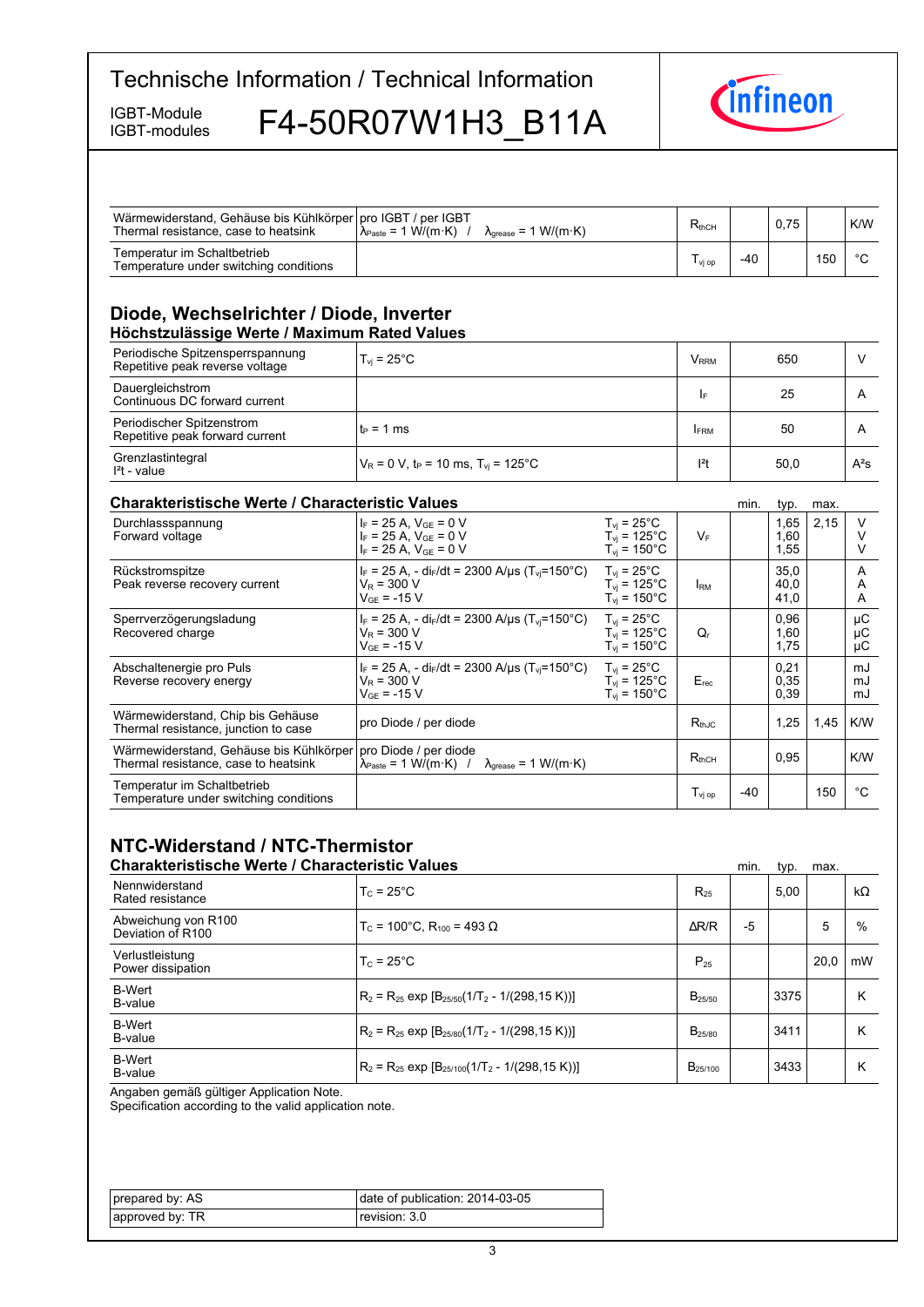IGBT-modules

IGBT-Module F4-50R07W1H3\_B11A



### **Modul-/-Module**

| RMS, $f = 50$ Hz, $t = 1$ min.                                                          | VISOL            | 2,5   |                          |      | kV                                  |
|-----------------------------------------------------------------------------------------|------------------|-------|--------------------------|------|-------------------------------------|
| Basisisolierung (Schutzklasse 1, EN61140)<br>basic insulation (class 1, IEC 61140)      |                  |       |                          |      |                                     |
| Kontakt - Kühlkörper / terminal to heatsink<br>Kontakt - Kontakt / terminal to terminal |                  |       | 11,5<br>6,3              |      | mm                                  |
| Kontakt - Kühlkörper / terminal to heatsink<br>Kontakt - Kontakt / terminal to terminal |                  |       | 10,0<br>5,0              |      | mm                                  |
|                                                                                         | <b>CTI</b>       |       | > 200                    |      |                                     |
|                                                                                         |                  | min.  | typ.                     | max. |                                     |
|                                                                                         | $L_{\rm sCF}$    |       | 15                       |      | nH                                  |
| $T_c = 25^{\circ}$ C, pro Schalter / per switch                                         | $R_{CC'+EE'}$    |       | 5,50                     |      | $m\Omega$                           |
|                                                                                         | $T_{\text{stq}}$ | $-40$ |                          | 125  | °C                                  |
|                                                                                         | F                | 20    | $\overline{\phantom{0}}$ | 50   | N                                   |
|                                                                                         | G                |       | 24                       |      | g                                   |
|                                                                                         |                  |       |                          |      | impr.AI <sub>2</sub> O <sub>3</sub> |

Der Strom im Dauerbetrieb ist auf 25 A effektiv pro Anschlusspin begrenzt. The current under continuous operation is limited to 25 A rms per connector pin. VGE muss im Kurzschluss auf 15V begrenzt werden (z.B. Klemmschaltung). VGE has to be limited to 15V during shortcircuit (e.g. clamping).

| prepared by: AS | date of publication: 2014-03-05 |
|-----------------|---------------------------------|
| approved by: TR | revision: 3.0                   |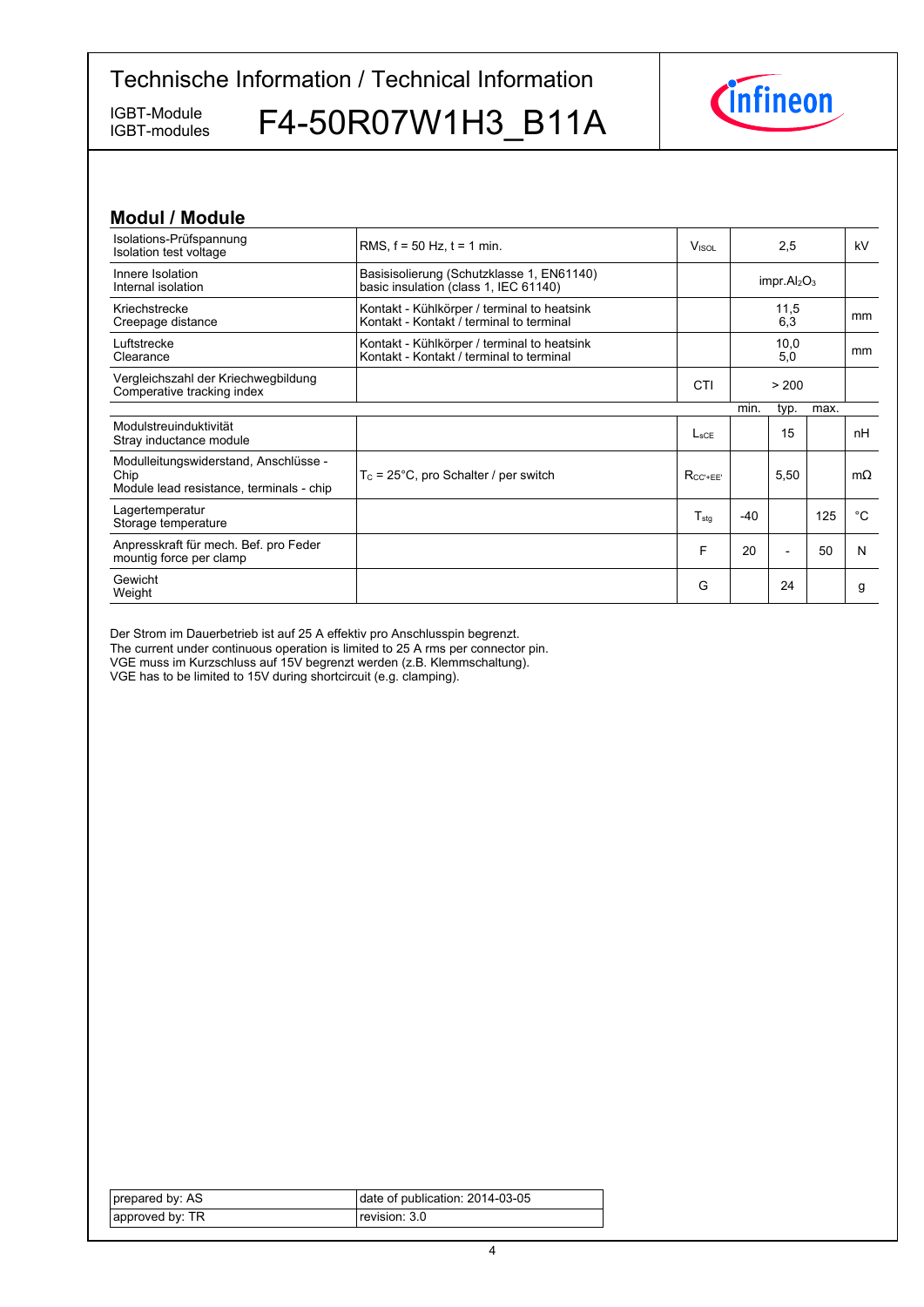



prepared by: AS approved by: TR date of publication: 2014-03-05 revision: 3.0

IC [A]

IC [A]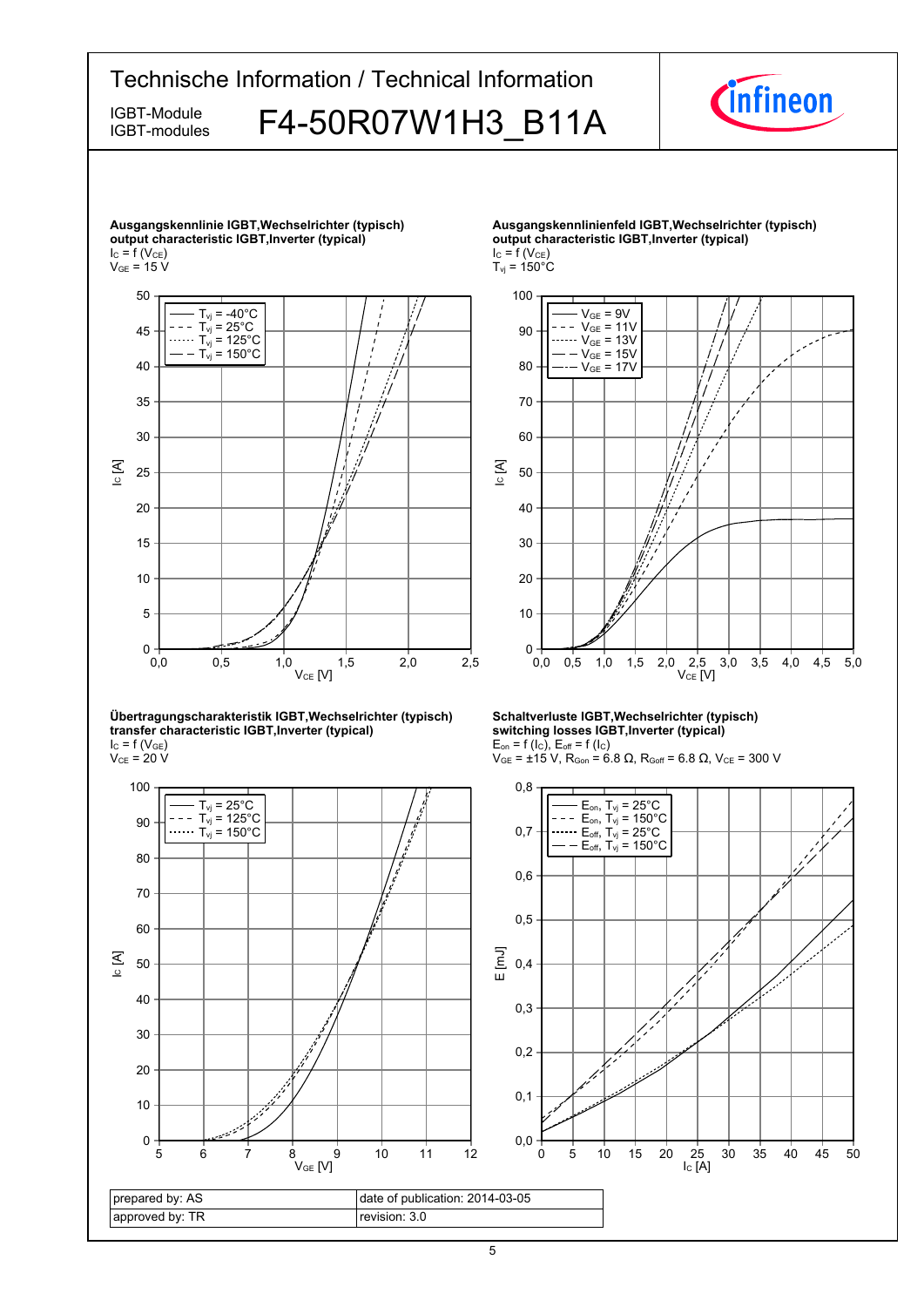

6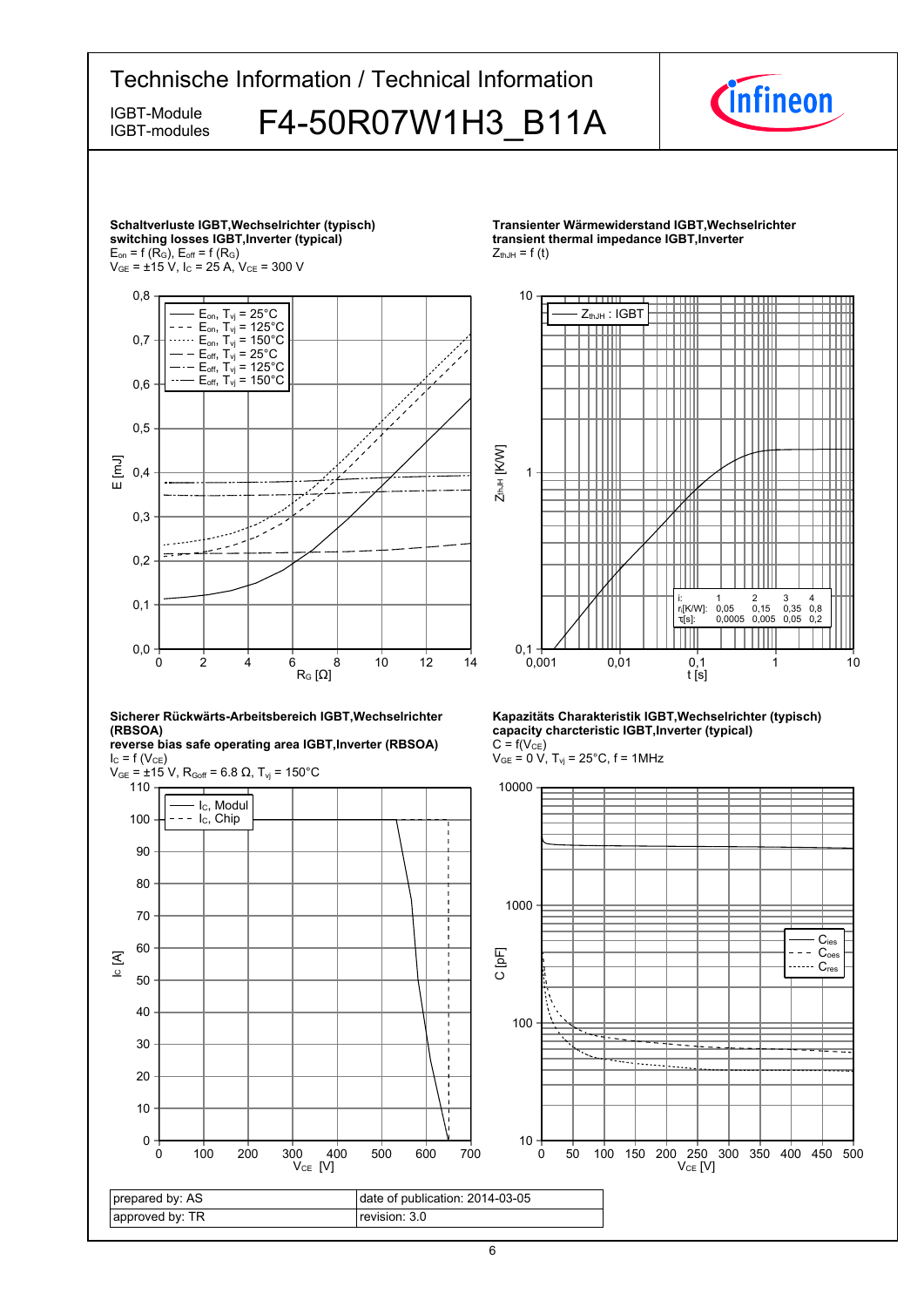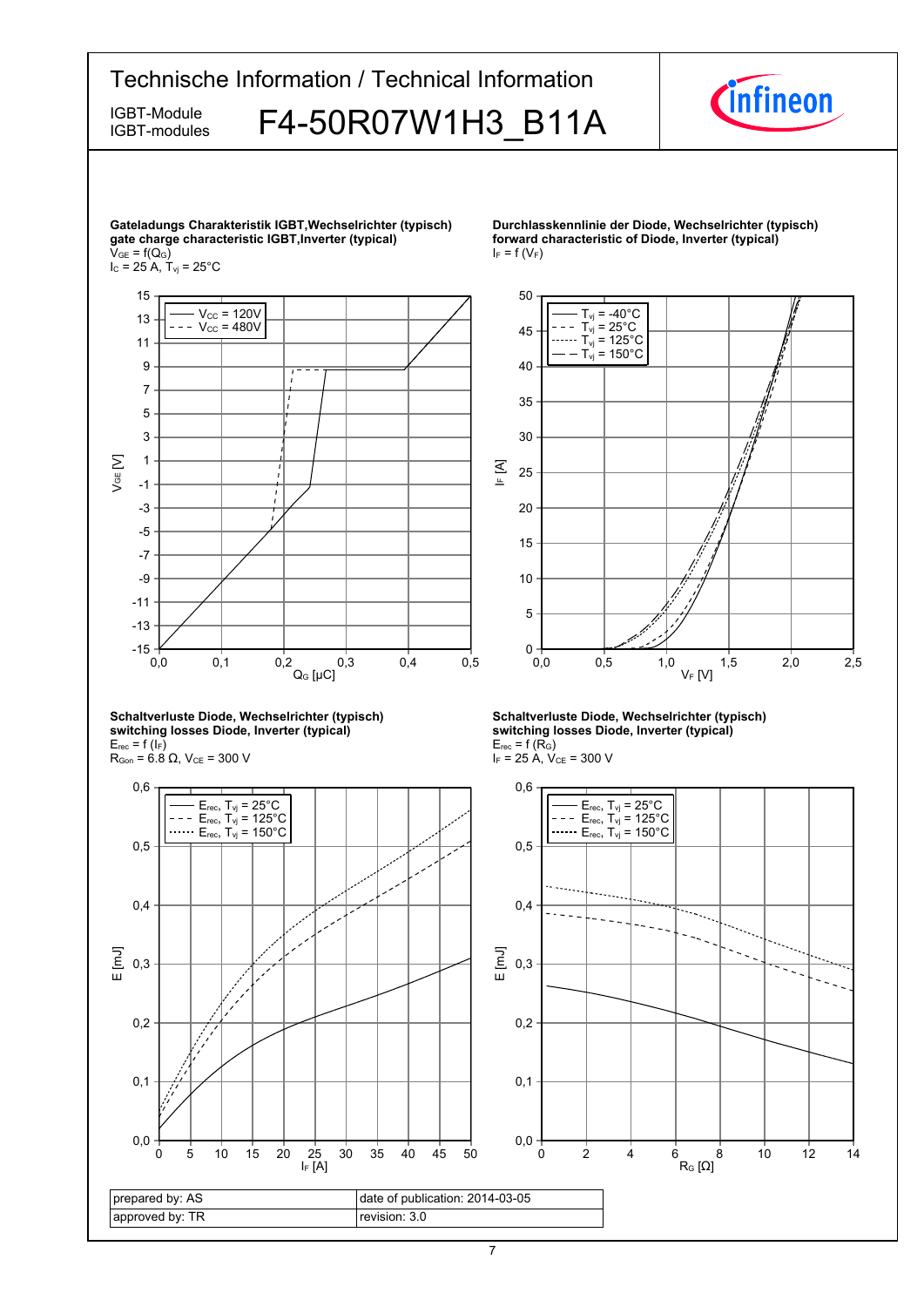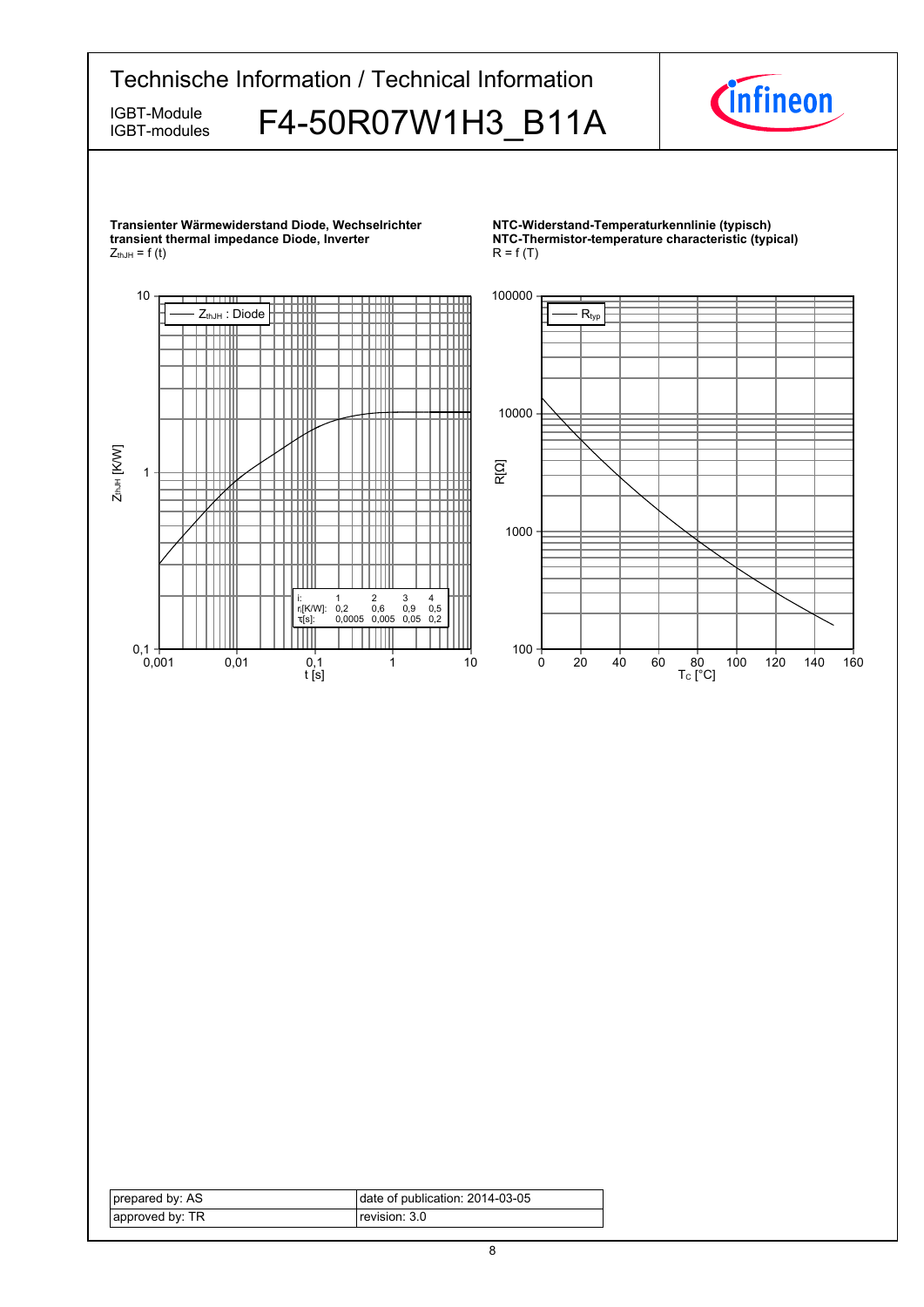IGBT-modules

IGBT-Module F4-50R07W1H3 B11A



### **Schaltplan-/-circuit\_diagram\_headline**



### Gehäuseabmessungen / package outlines









-Pin-Grid 3,2mm

- -Pin-Grid 3,2mm<br>-Tolerance of PCB hole pattern  $\boxed{\bigoplus [0,1]}$  24x<br>-Hole specification for contacts see application<br>note EASY PressFIT<br>-Diameters of drill 01,15mm<br>and copper thickness in hole 25-50 µm<br>-EZI recommanded diame
- 
- 
- 
- guiding holes 02,8mm

| prepared by: AS | date of publication: 2014-03-05 |
|-----------------|---------------------------------|
| approved by: TR | revision: 3.0                   |